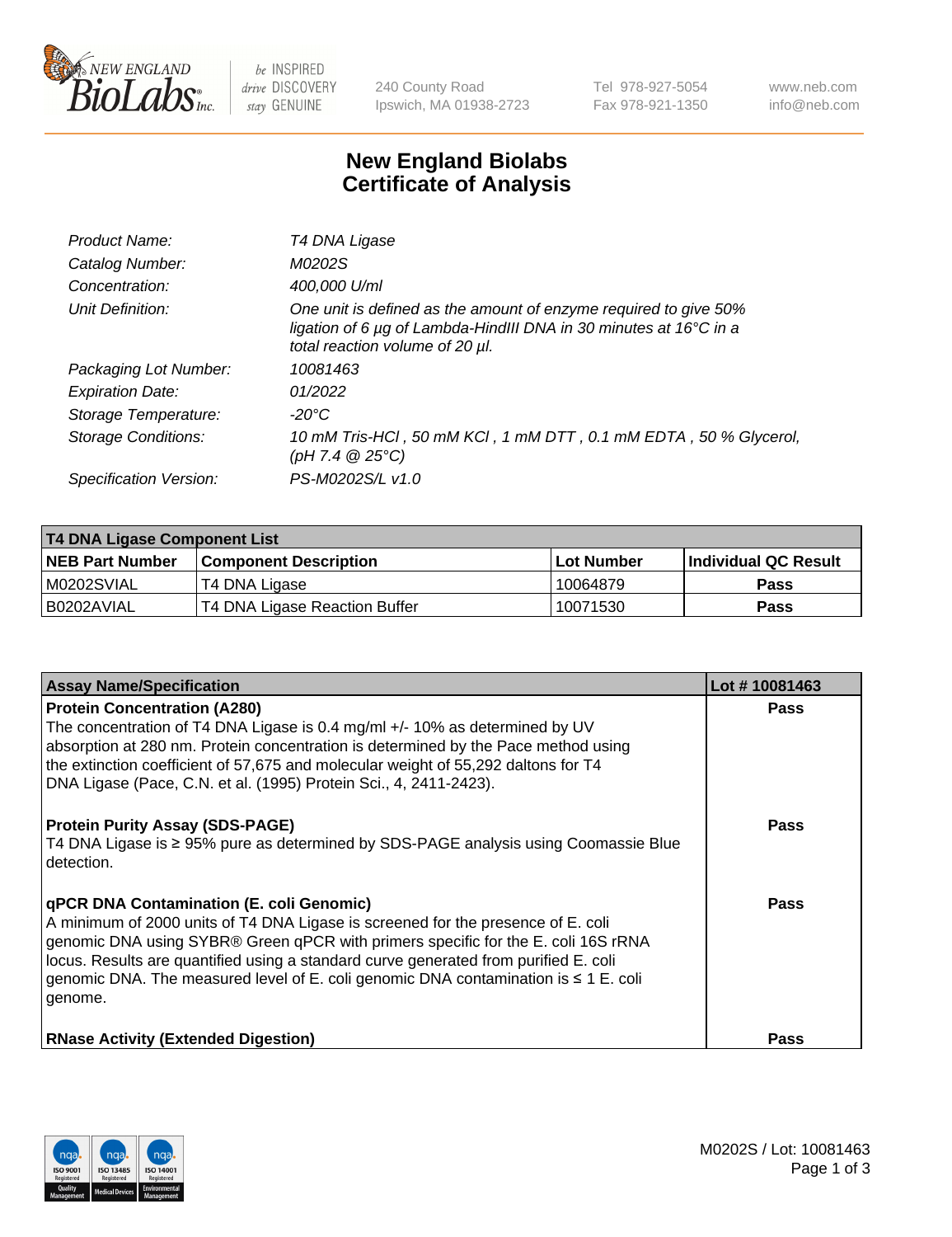

be INSPIRED drive DISCOVERY stay GENUINE

240 County Road Ipswich, MA 01938-2723 Tel 978-927-5054 Fax 978-921-1350

www.neb.com info@neb.com

| <b>Assay Name/Specification</b>                                                                                                                                                                                                                                                                                                                                      | Lot #10081463 |
|----------------------------------------------------------------------------------------------------------------------------------------------------------------------------------------------------------------------------------------------------------------------------------------------------------------------------------------------------------------------|---------------|
| A 10 µl reaction in NEBuffer 4 containing 40 ng of a 300 base single-stranded RNA<br>and a minimum of 1 µl of T4 DNA Ligase is incubated at 37°C. After incubation for 16<br>hours, >90% of the substrate RNA remains intact as determined by gel electrophoresis<br>using fluorescent detection.                                                                    |               |
| <b>Single Stranded DNase Activity (FAM-Labeled Oligo)</b><br>A 50 µl reaction in CutSmart® Buffer containing a 20 nM solution of a fluorescent<br>internal labeled oligonucleotide and a minimum of 10,000 units of T4 DNA Ligase<br>incubated for 16 hours at 37°C yields <5% degradation as determined by capillary<br>electrophoresis.                            | Pass          |
| <b>DNase Activity (Labeled Oligo, 3' extension)</b><br>A 50 µl reaction in CutSmart® Buffer containing a 20 nM solution of a fluorescent<br>labeled double-stranded oligonucleotide containing a 3' extension and a minimum of<br>10,000 units of T4 DNA Ligase incubated for 16 hours at 37°C yields <5% degradation<br>as determined by capillary electrophoresis. | <b>Pass</b>   |
| <b>DNase Activity (Labeled Oligo, 5' extension)</b><br>A 50 µl reaction in CutSmart® Buffer containing a 20 nM solution of a fluorescent<br>labeled double-stranded oligonucleotide containing a 5' extension and a minimum of<br>10,000 units of T4 DNA Ligase incubated for 16 hours at 37°C yields <5% degradation<br>as determined by capillary electrophoresis. | <b>Pass</b>   |
| Double Stranded DNase Activity (Labeled Oligo)<br>A 50 µl reaction in CutSmart® Buffer containing a 20 nM solution of a fluorescent<br>labeled double-stranded oligonucleotide containing a blunt end and a minimum of<br>10,000 units of T4 DNA Ligase incubated for 16 hours at 37°C yields <5% degradation<br>as determined by capillary electrophoresis.         | Pass          |
| <b>Endonuclease Activity (Nicking)</b><br>A 50 µl reaction in NEBuffer 1 containing 1 µg of supercoiled PhiX174 DNA and a<br>minimum of 2000 units of T4 DNA Ligase incubated for 4 hours at 37°C results in <10%<br>conversion to the nicked form as determined by agarose gel electrophoresis.                                                                     | <b>Pass</b>   |
| <b>Exonuclease Activity (Radioactivity Release)</b><br>A 50 µl reaction in NEBuffer 1 containing 1 µg of a mixture of single and<br>double-stranded [3H] E. coli DNA and a minimum of 2000 units of T4 DNA Ligase<br>incubated for 4 hours at 37°C releases <0.1% of the total radioactivity.                                                                        | Pass          |
| <b>Ligation and Recutting (Terminal Integrity, Digested DNA)</b><br>A 20 µl reaction in 1X T4 DNA Ligase Reaction Buffer containing 2 µg of Lambda<br>DNA-HindIII Digest and a minimum of 4000 units of T4 DNA Ligase incubated for 16<br>hours at 37°C results in >95% ligation of the DNA fragments as determined by agarose                                       | Pass          |